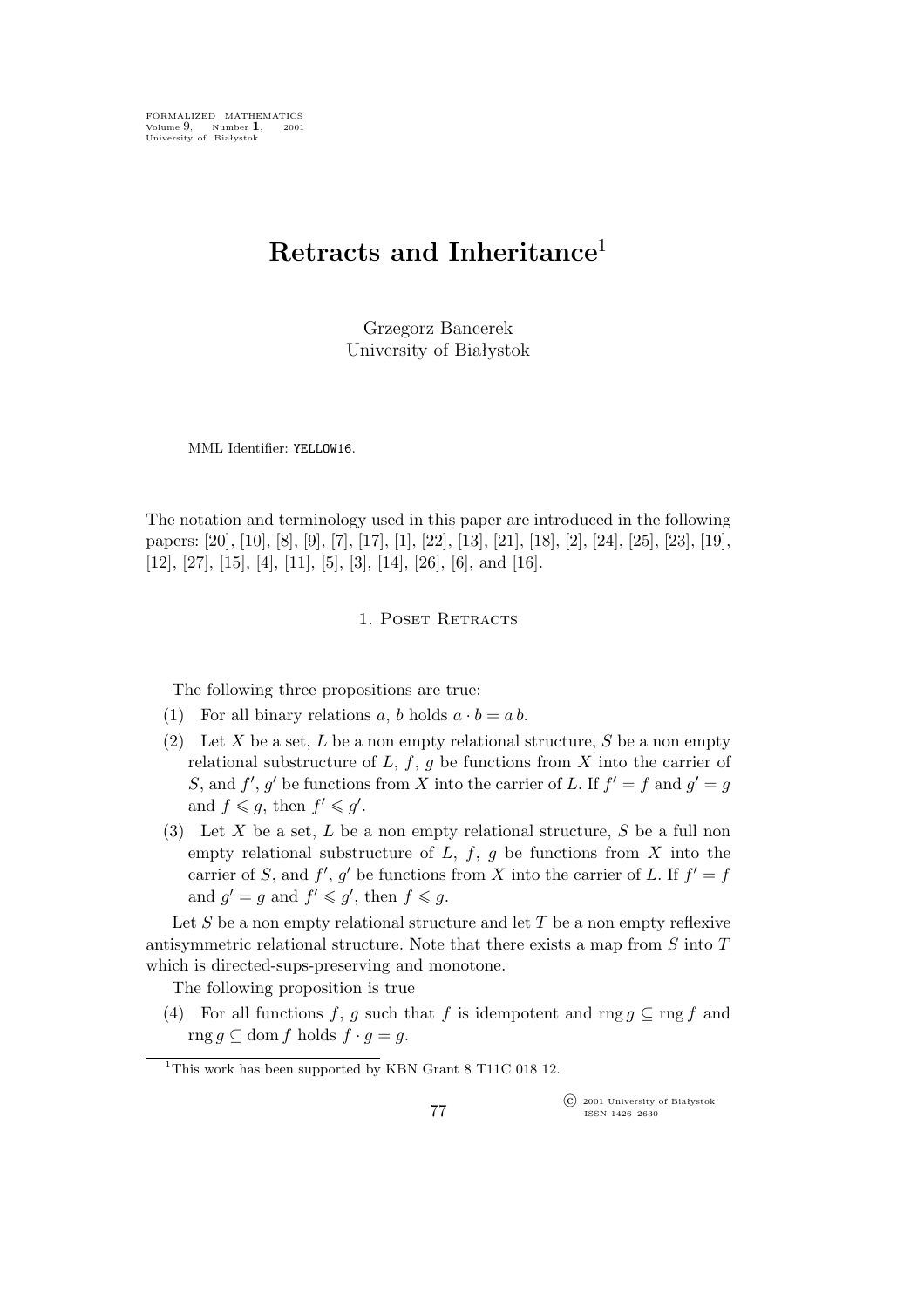## 78 grzegorz bancerek

Let S be a 1-sorted structure. Note that there exists a map from  $S$  into  $S$ which is idempotent.

One can prove the following propositions:

- $(5)$  For every up-complete non empty poset L holds every directed-supsinheriting full non empty relational substructure of  $L$  is up-complete.
- (6) Let L be an up-complete non empty poset and f be a map from L into L. Suppose f is idempotent and directed-sups-preserving. Then  $\text{Im } f$  is directed-sups-inheriting.
- (7) Let T be an up-complete non empty poset and S be a directed-supsinheriting full non empty relational substructure of T. Then  $\text{incl}(S, T)$  is directed-sups-preserving.
- (8) Let S, T be non empty relational structures, f be a map from T into S, and g be a map from S into T. If  $f \cdot g = id_S$ , then rng  $f =$  the carrier of S.
- (9) Let T be a non empty relational structure, S be a non empty relational substructure of T, and f be a map from T into S. If  $f \cdot \text{incl}(S, T) = \text{id}_S$ , then  $f$  is an idempotent map from  $T$  into  $T$ .

Let  $S$ ,  $T$  be non empty posets and let  $f$  be a function. We say that  $f$  is a retraction of  $T$  into  $S$  if and only if the conditions (Def. 1) are satisfied.

- (Def. 1)(i) f is a directed-sups-preserving map from T into  $S$ ,
	- (ii) f $\theta$ the carrier of  $S = id_s$ , and
	- (iii)  $S$  is a directed-sups-inheriting full relational substructure of  $T$ .

We say that f is a UPS retraction of T into S if and only if the conditions (Def. 2) are satisfied.

- (Def. 2)(i) f is a directed-sups-preserving map from T into S, and
	- (ii) there exists a directed-sups-preserving map q from  $S$  into  $T$  such that  $f \cdot g = \mathrm{id}_S.$

Let  $S$ ,  $T$  be non empty posets. We say that  $S$  is a retract of  $T$  if and only if:

(Def. 3) There exists a map f from T into S such that f is a retraction of T into S.

We say that  $S$  is a UPS retract of  $T$  if and only if:

(Def. 4) There exists a map f from T into S such that f is a UPS retraction of T into S.

The following propositions are true:

- (10) For all non empty posets  $S, T$  and for every function f such that f is a retraction of T into S holds  $f \cdot \text{incl}(S, T) = \text{id}_S$ .
- (11) Let S be a non empty poset, T be an up-complete non empty poset, and f be a function. Suppose f is a retraction of T into S. Then f is a UPS retraction of T into S.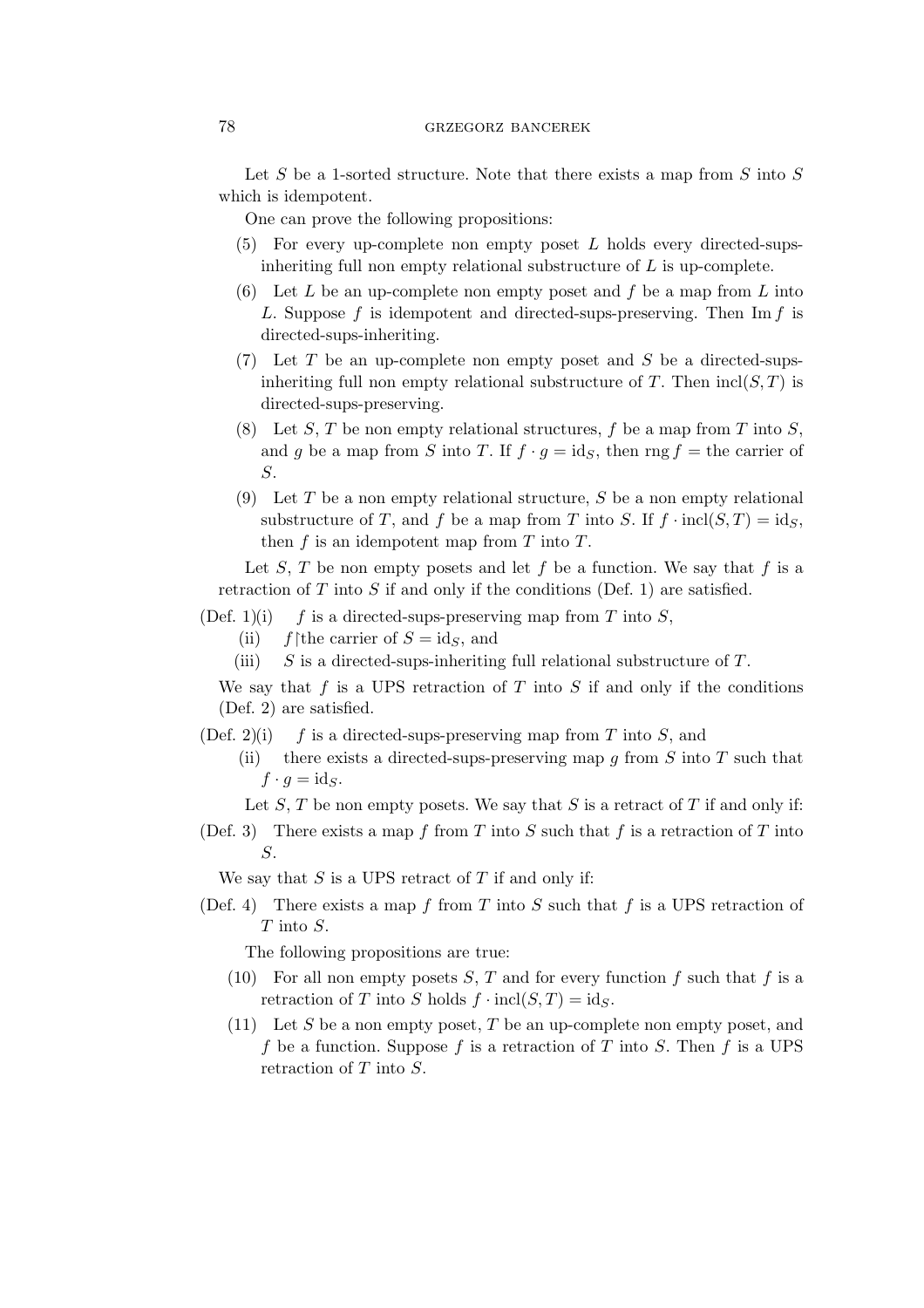- (12) Let S, T be non empty posets and f be a function. If f is a retraction of T into S, then rng  $f =$  the carrier of S.
- (13) Let S, T be non empty posets and f be a function. If f is a UPS retraction of T into S, then rng  $f =$  the carrier of S.
- (14) Let S, T be non empty posets and f be a function. Suppose f is a retraction of  $T$  into  $S$ . Then  $f$  is an idempotent map from  $T$  into  $T$ .
- (15) Let T, S be non empty posets and f be a map from T into T. Suppose f is a retraction of T into S. Then  $\text{Im } f =$  the relational structure of S.
- (16) Let T be an up-complete non empty poset, S be a non empty poset, and f be a map from T into T. Suppose f is a retraction of T into S. Then f is directed-sups-preserving and projection.
- $(17)$  Let S, T be non empty reflexive transitive relational structures and f be a map from  $S$  into  $T$ . Then  $f$  is isomorphic if and only if the following conditions are satisfied:
	- $(i)$  f is monotone, and
- (ii) there exists a monotone map g from T into S such that  $f \cdot g = id_T$  and  $g \cdot f = \mathrm{id}_S.$
- (18) Let  $S$ ,  $T$  be non empty posets. Then  $S$  and  $T$  are isomorphic if and only if there exists a monotone map  $f$  from  $S$  into  $T$  and there exists a monotone map g from T into S such that  $f \cdot g = id_T$  and  $g \cdot f = id_S$ .
- (19) Let S, T be up-complete non empty posets. Suppose S and T are isomorphic. Then  $S$  is a UPS retract of  $T$  and  $T$  is a UPS retract of  $S$ .
- (20) Let T, S be non empty posets, f be a monotone map from T into S, and g be a monotone map from S into T. Suppose  $f \cdot g = id_S$ . Then there exists a projection map h from T into T such that  $h = q \cdot f$  and h $\hat{h}$ carrier of Im  $h = id_{\text{Im }h}$  and S and Im h are isomorphic.
- (21) Let  $T$  be an up-complete non empty poset,  $S$  be a non empty poset, and  $f$  be a function. Suppose  $f$  is a UPS retraction of  $T$  into  $S$ . Then there exists a directed-sups-preserving projection map  $h$  from  $T$  into  $T$ such that h is a retraction of T into  $\text{Im } h$  and  $S$  and  $\text{Im } h$  are isomorphic.
- $(22)$  For every up-complete non empty poset L and for every non empty poset S such that S is a retract of L holds S is up-complete.
- $(23)$  For every complete non empty poset L and for every non empty poset  $S$  such that  $S$  is a retract of  $L$  holds  $S$  is complete.
- (24) Let  $L$  be a continuous complete lattice and  $S$  be a non empty poset. If  $S$  is a retract of  $L$ , then  $S$  is continuous.
- (25) Let  $L$  be an up-complete non empty poset and  $S$  be a non empty poset. If  $S$  is a UPS retract of  $L$ , then  $S$  is up-complete.
- (26) Let L be a complete non empty poset and S be a non empty poset. If S is a UPS retract of  $L$ , then  $S$  is complete.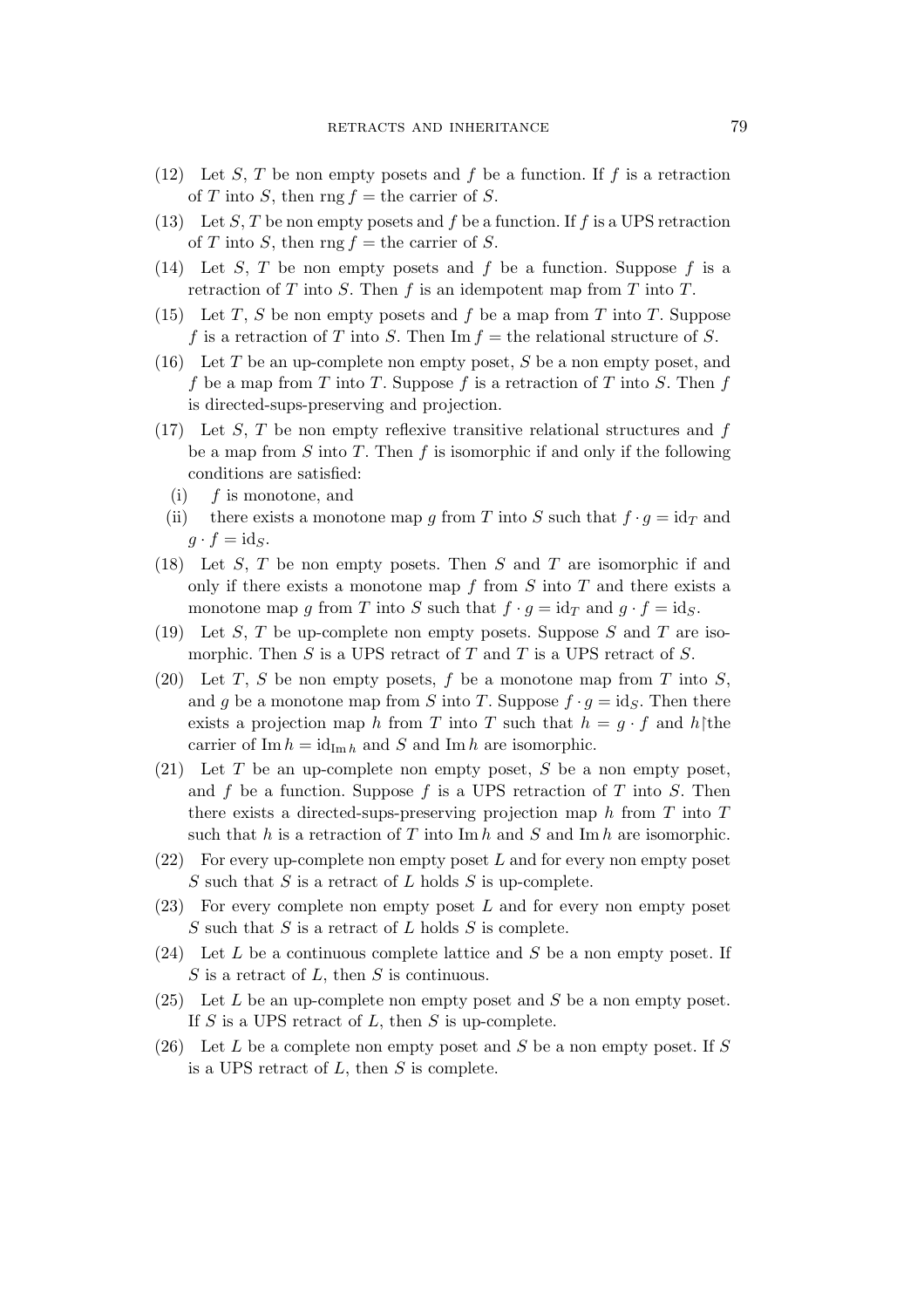## 80 GRZEGORZ BANCEREK

- $(27)$  Let L be a continuous complete lattice and S be a non empty poset. If  $S$  is a UPS retract of  $L$ , then  $S$  is continuous.
- (28) Let L be a relational structure, S be a full relational substructure of  $L$ , and R be a relational substructure of S. Then R is full if and only if R is a full relational substructure of L.
- (29) Let L be a non empty transitive relational structure and S be a directed-sups-inheriting non empty full relational substructure of L. Then every directed-sups-inheriting non empty relational substructure of S is a directed-sups-inheriting relational substructure of L.
- (30) Let L be an up-complete non empty poset and  $S_1$ ,  $S_2$  be directed-supsinheriting full non empty relational substructures of L. Suppose  $S_1$  is a relational substructure of  $S_2$ . Then  $S_1$  is a directed-sups-inheriting full relational substructure of  $S_2$ .

Let  $X, Y$  be non empty topological spaces. One can check that every continuous map from  $X$  into  $Y$  is continuous.

## 2. PRODUCTS

Let R be a binary relation. We say that R is poset-yielding if and only if:

(Def. 5) For every set x such that  $x \in \text{rng } R$  holds x is a poset.

Let us observe that every binary relation which is poset-yielding is also relational structure yielding and reflexive-yielding.

Let  $X$  be a non empty set, let  $L$  be a non empty relational structure, let  $i$ be an element of X, and let Y be a subset of  $L^X$ . Then  $\pi_i Y$  is a subset of L.

Let X be a set and let S be a poset. Note that  $X \rightarrow S$  is poset-yielding.

Let  $I$  be a set. Observe that there exists a many sorted set indexed by  $I$ which is poset-yielding and nonempty.

Let  $I$  be a non empty set and let  $J$  be a poset-yielding nonempty many sorted set indexed by  $I$ . Note that  $\prod J$  is transitive and antisymmetric.

Let  $I$  be a non empty set, let  $J$  be a poset-yielding nonempty many sorted set indexed by I, and let i be an element of I. Then  $J(i)$  is a non empty poset.

Next we state a number of propositions:

- $(31)$  Let I be a non empty set, J be a poset-yielding nonempty many sorted set indexed by I, f be an element of  $\prod J$ , and X be a subset of  $\prod J$ . Then  $f \geqslant X$  if and only if for every element i of I holds  $f(i) \geqslant \pi_i X$ .
- $(32)$  Let I be a non empty set, J be a poset-yielding nonempty many sorted set indexed by I, f be an element of  $\prod J$ , and X be a subset of  $\prod J$ . Then  $f \leqslant X$  if and only if for every element i of I holds  $f(i) \leqslant \pi_i X$ .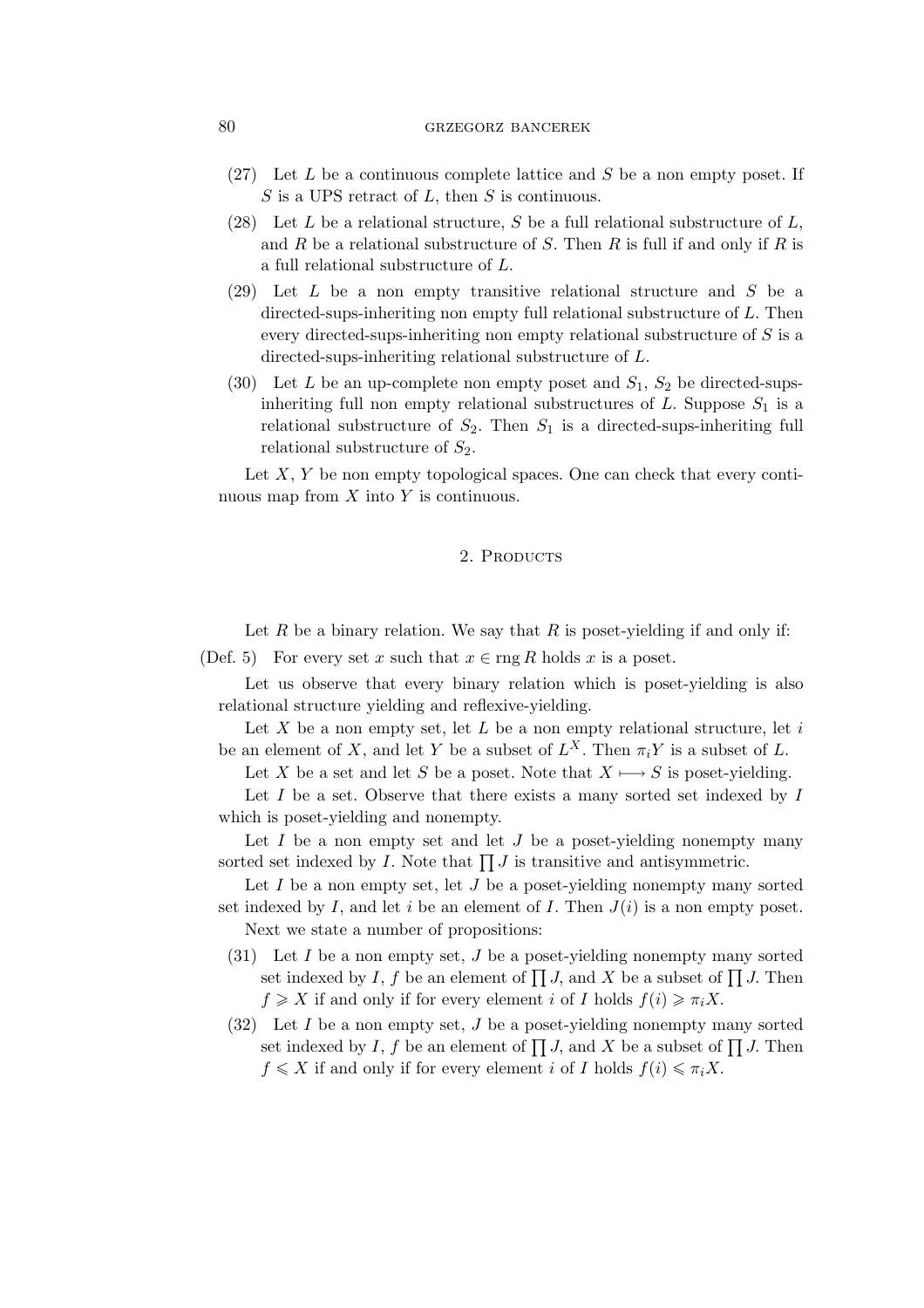- $(33)$  Let I be a non empty set, J be a poset-yielding nonempty many sorted set indexed by I, and X be a subset of  $\prod J$ . Then sup X exists in  $\prod J$  if and only if for every element i of I holds sup  $\pi_i X$  exists in  $J(i)$ .
- $(34)$  Let I be a non empty set, J be a poset-yielding nonempty many sorted set indexed by I, and X be a subset of  $\prod J$ . Then inf X exists in  $\prod J$  if and only if for every element i of I holds inf  $\pi_i X$  exists in  $J(i)$ .
- $(35)$  Let I be a non empty set, J be a poset-yielding nonempty many sorted set indexed by I, and X be a subset of  $\prod J$ . If sup X exists in  $\prod J$ , then for every element i of I holds  $(\sup X)(i) = \sup \pi_i X$ .
- (36) Let  $I$  be a non empty set,  $J$  be a poset-yielding nonempty many sorted set indexed by I, and X be a subset of  $\prod J$ . If inf X exists in  $\prod J$ , then for every element i of I holds  $(\inf X)(i) = \inf \pi_i X$ .
- (37) Let I be a non empty set, J be a relational structure yielding nonempty reflexive-yielding many sorted set indexed by  $I, X$  be a directed subset of  $\prod J$ , and i be an element of I. Then  $\pi_i X$  is directed.
- (38) Let  $I$  be a non empty set and  $J$ ,  $K$  be relational structure yielding nonempty many sorted sets indexed by I. Suppose that for every element i of I holds  $K(i)$  is a relational substructure of  $J(i)$ . Then  $\prod K$  is a relational substructure of  $\prod J$ .
- $(39)$  Let I be a non empty set and J, K be relational structure yielding nonempty many sorted sets indexed by I. Suppose that for every element i of I holds  $K(i)$  is a full relational substructure of  $J(i)$ . Then  $\prod K$  is a full relational substructure of  $\prod J$ .
- (40) Let  $L$  be a non empty relational structure,  $S$  be a non empty relational substructure of L, and X be a set. Then  $S^X$  is a relational substructure of  $L^X$ .
- (41) Let  $L$  be a non empty relational structure,  $S$  be a full non empty relational substructure of L, and X be a set. Then  $S^X$  is a full relational substructure of  $L^X$ .

#### 3. Inheritance

Let  $S$ ,  $T$  be non empty relational structures and let  $X$  be a set. We say that S inherits sup of  $X$  from  $T$  if and only if:

(Def. 6) If sup X exists in T, then  $\bigsqcup_{T} X \in$  the carrier of S.

We say that  $S$  inherits inf of  $X$  from  $T$  if and only if:

(Def. 7) If inf X exists in T, then  $\bigcap_{T} X \in \text{the carrier of } S$ . Next we state two propositions: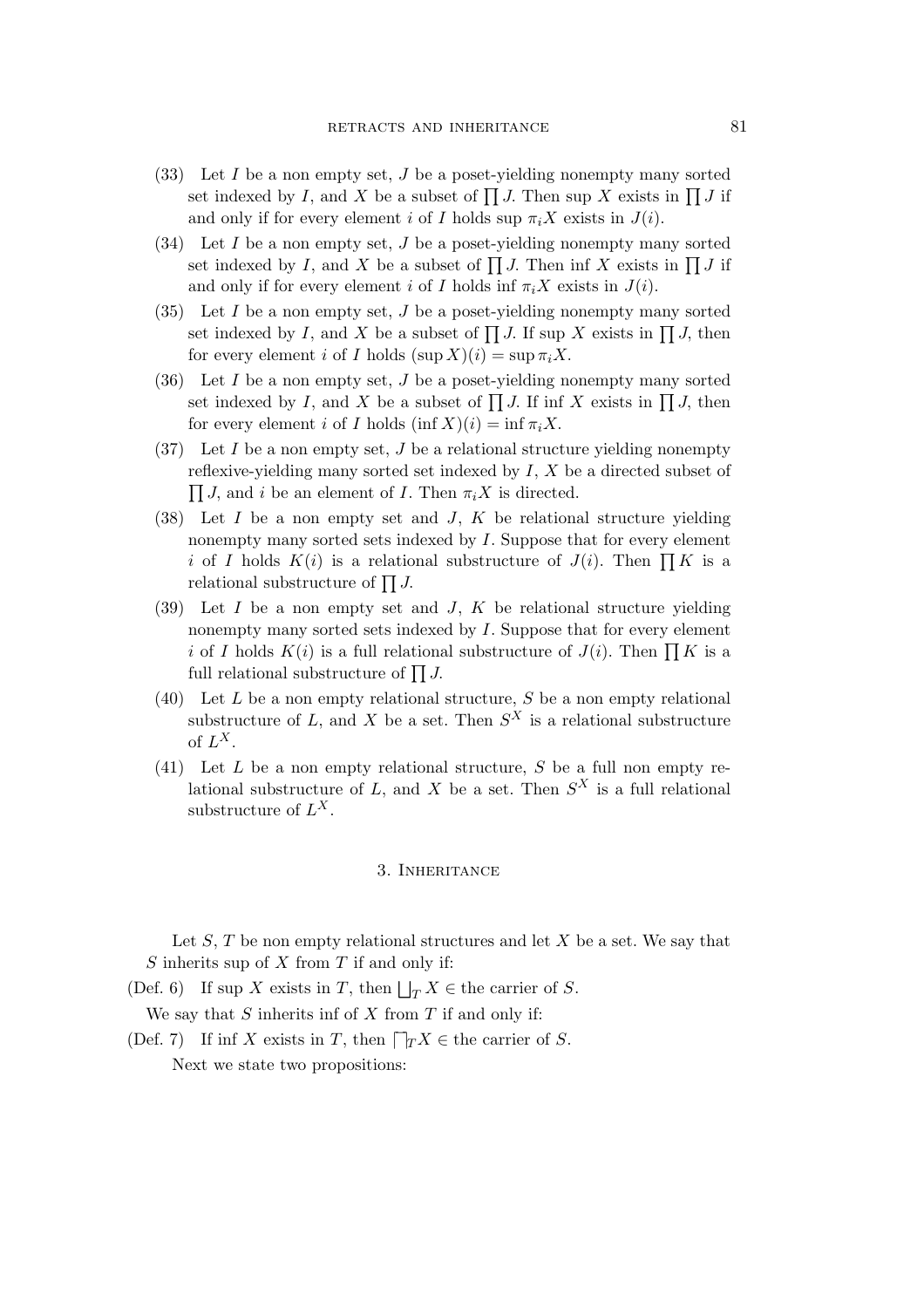## 82 GRZEGORZ BANCEREK

- (42) Let T be a non empty transitive relational structure, S be a full non empty relational substructure of  $T$ , and  $X$  be a subset of  $S$ . Then  $S$ inherits sup of  $X$  from  $T$  if and only if if sup  $X$  exists in  $T$ , then sup  $X$ exists in S and  $\sup X = \bigsqcup_T X$ .
- (43) Let T be a non empty transitive relational structure, S be a full non empty relational substructure of  $T$ , and  $X$  be a subset of  $S$ . Then  $S$ inherits inf of X from T if and only if if inf X exists in T, then inf X exists in S and inf  $X = \bigcap_{T} X$ .

In this article we present several logical schemes. The scheme *ProductSupsInher* deals with a non empty set *A*, poset-yielding nonempty many sorted sets *B*, *C* indexed by *A*, and and states that:

For every subset X of  $\prod \mathcal{C}$  such that  $\mathcal{P}[X, \prod \mathcal{C}]$  holds  $\prod \mathcal{C}$  inherits sup of X from  $\prod \mathcal{B}$ 

provided the following conditions are satisfied:

- Let L be a non empty poset, S be a non empty full relational substructure of L, and X be a subset of S. If  $\mathcal{P}[X, S]$ , then  $\mathcal{P}[X, L]$ ,
- For every subset X of  $\prod \mathcal{C}$  such that  $\mathcal{P}[X, \prod \mathcal{C}]$  and for every element *i* of *A* holds  $\mathcal{P}[\pi_i X, \mathcal{C}(i)],$
- For every element i of  $A$  holds  $C(i)$  is a full relational substructure of  $\mathcal{B}(i)$ , and
- For every element i of  $A$  and for every subset  $X$  of  $C(i)$  such that  $\mathcal{P}[X, \mathcal{C}(i)]$  holds  $\mathcal{C}(i)$  inherits sup of X from  $\mathcal{B}(i)$ .

The scheme *PowerSupsInherit* deals with a non empty set *A*, a non empty poset  $\beta$ , a non empty full relational substructure  $\beta$  of  $\beta$ , and and states that:

For every subset X of  $C^{\mathcal{A}}$  such that  $\mathcal{P}[X, C^{\mathcal{A}}]$  holds  $C^{\mathcal{A}}$  inherits sup of  $X$  from  $\mathcal{B}^{\mathcal{A}}$ 

provided the following requirements are met:

- Let L be a non empty poset, S be a non empty full relational substructure of L, and X be a subset of S. If  $\mathcal{P}[X, S]$ , then  $\mathcal{P}[X, L]$ ,
- For every subset X of  $C^{\mathcal{A}}$  such that  $\mathcal{P}[X, C^{\mathcal{A}}]$  and for every element *i* of *A* holds  $\mathcal{P}[\pi_i X, \mathcal{C}]$ , and
- For every subset X of C such that  $\mathcal{P}[X, \mathcal{C}]$  holds C inherits sup of X from *B*.

The scheme *ProductInfsInher* deals with a non empty set *A*, poset-yielding nonempty many sorted sets  $\mathcal{B}, \mathcal{C}$  indexed by  $\mathcal{A}$ , and and states that:

For every subset X of  $\prod \mathcal{C}$  such that  $\mathcal{P}[X, \prod \mathcal{C}]$  holds  $\prod \mathcal{C}$  inherits inf of X from  $\prod \mathcal{B}$ 

provided the parameters meet the following conditions:

• Let L be a non empty poset, S be a non empty full relational substructure of L, and X be a subset of S. If  $\mathcal{P}[X, S]$ , then  $\mathcal{P}[X, L]$ ,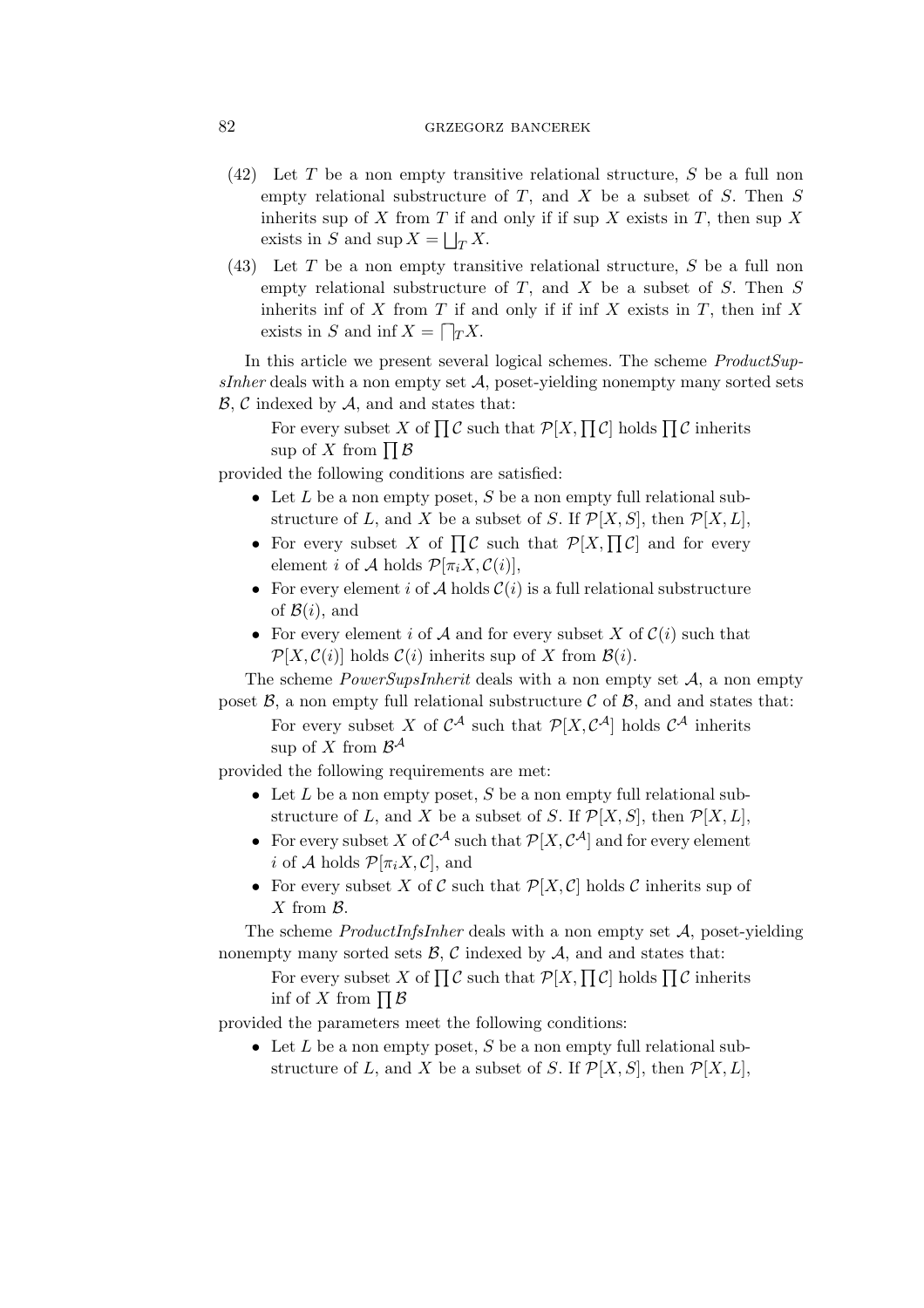- For every subset X of  $\prod \mathcal{C}$  such that  $\mathcal{P}[X, \prod \mathcal{C}]$  and for every element *i* of *A* holds  $\mathcal{P}[\pi_i X, \mathcal{C}(i)],$
- For every element i of  $A$  holds  $C(i)$  is a full relational substructure of  $\mathcal{B}(i)$ , and
- For every element i of  $A$  and for every subset  $X$  of  $C(i)$  such that  $\mathcal{P}[X, \mathcal{C}(i)]$  holds  $\mathcal{C}(i)$  inherits inf of X from  $\mathcal{B}(i)$ .

The scheme *PowerInfsInherit* deals with a non empty set *A*, a non empty poset  $\beta$ , a non empty full relational substructure  $\beta$  of  $\beta$ , and and states that:

For every subset X of  $C^{\mathcal{A}}$  such that  $\mathcal{P}[X, C^{\mathcal{A}}]$  holds  $C^{\mathcal{A}}$  inherits inf of X from  $\mathcal{B}^{\mathcal{A}}$ 

provided the following conditions are satisfied:

- Let L be a non empty poset, S be a non empty full relational substructure of L, and X be a subset of S. If  $\mathcal{P}[X, S]$ , then  $\mathcal{P}[X, L]$ ,
- For every subset X of  $C^A$  such that  $\mathcal{P}[X, C^A]$  and for every element *i* of *A* holds  $\mathcal{P}[\pi_i X, \mathcal{C}]$ , and
- For every subset X of C such that  $\mathcal{P}[X, \mathcal{C}]$  holds C inherits inf of X from *B*.

Let  $I$  be a set, let  $L$  be a non empty relational structure, let  $X$  be a non empty subset of  $L^I$ , and let i be a set. Observe that  $\pi_i X$  is non empty.

The following proposition is true

(44) Let L be a non empty poset, S be a directed-sups-inheriting non empty full relational substructure of L, and X be a non empty set. Then  $S^X$  is a directed-sups-inheriting relational substructure of  $L^X$ .

Let  $I$  be a non empty set, let  $J$  be a relational structure yielding nonempty many sorted set indexed by I, let X be a non empty subset of  $\prod J$ , and let i be a set. Observe that  $\pi_i X$  is non empty.

One can prove the following proposition

 $(45)$  For every non empty set X and for every up-complete non empty poset L holds  $L^X$  is up-complete.

Let  $L$  be an up-complete non empty poset and let  $X$  be a non empty set. Note that  $L^X$  is up-complete.

## 4. Topological Retracts

Let  $T$  be a topological space. Note that the topology of  $T$  is non empty. We now state a number of propositions:

 $(46)$  Let T be a non empty topological space, S be a non empty subspace of T, and f be a continuous map from T into S. If f is a retraction, then rng  $f =$  the carrier of S.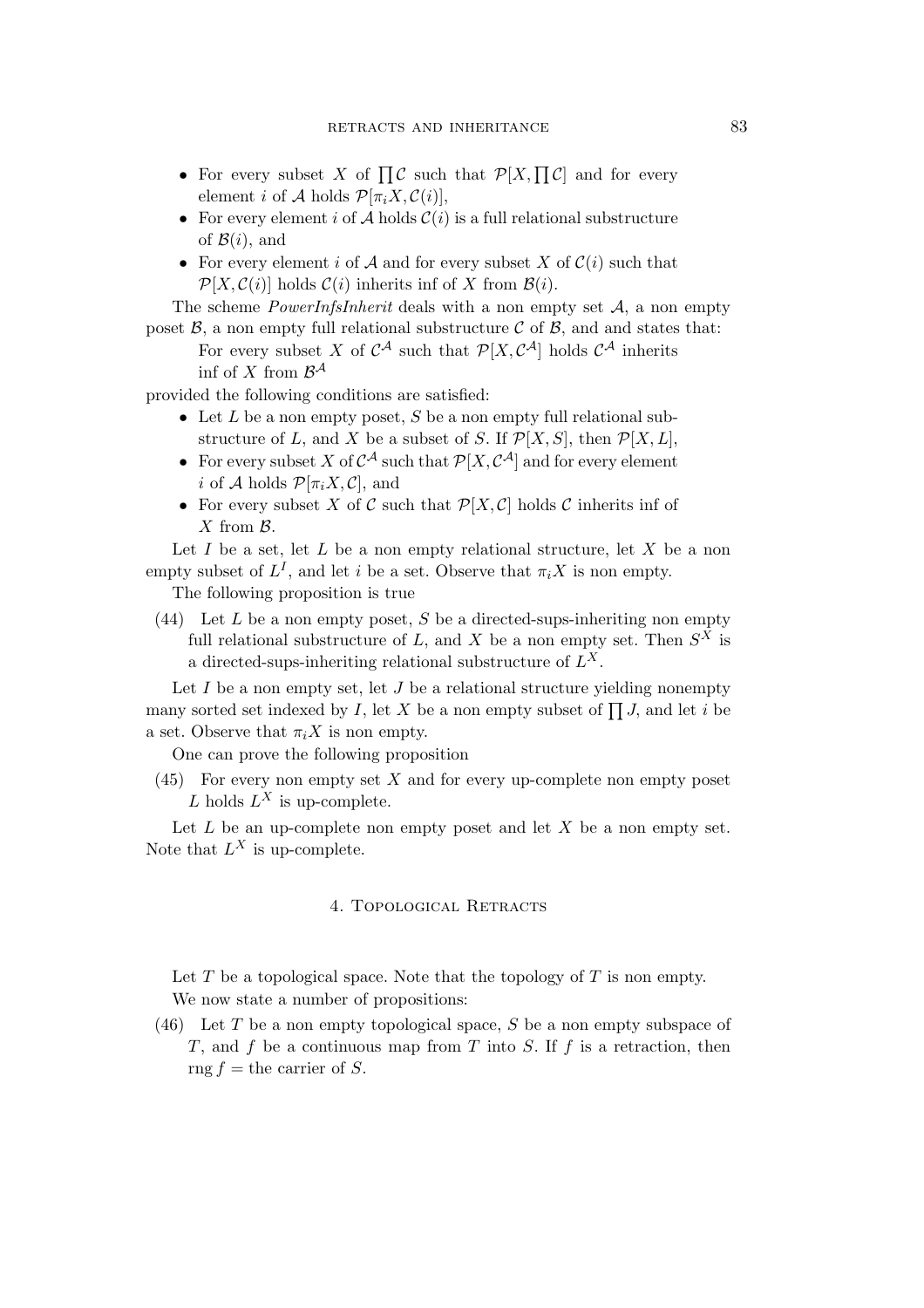## 84 GRZEGORZ BANCEREK

- $(47)$  Let T be a non empty topological space, S be a non empty subspace of T, and f be a continuous map from T into S. If f is a retraction, then f is idempotent.
- $(48)$  Let T be a non empty topological space and V be an open subset of T. Then  $\chi_{V,\text{the carrier of }T}$  is a continuous map from T into the Sierpiński space.
- (49) Let T be a non empty topological space and  $x, y$  be elements of T. Suppose that for every open subset W of T such that  $y \in W$  holds  $x \in W$ . Then  $[0 \rightarrow y, 1 \rightarrow x]$  is a continuous map from the Sierpiński space into T.
- (50) Let T be a non empty topological space, x, y be elements of T, and V be an open subset of T. Suppose  $x \in V$  and  $y \notin V$ . Then  $\chi_{V,\text{the carrier of } T}$ . [0 *7−→* y, 1 *7−→* x] = idthe Sierpiński space.
- (51) Let T be a non empty 1-sorted structure, V, W be subsets of T, S be a topological augmentation of  $2\frac{1}{2}$ , and f, g be maps from T into S. Suppose  $f = \chi_{V,\text{the carrier of } T}$  and  $g = \chi_{W,\text{the carrier of } T}$ . Then  $V \subseteq W$  if and only if  $f \leqslant q$ .
- (52) Let L be a non empty relational structure, X be a non empty set, and R be a full non empty relational substructure of  $L^X$ . Suppose that for every set a holds a is an element of R iff there exists an element  $x$  of  $L$  such that  $a = X \rightarrow x$ . Then L and R are isomorphic.
- $(53)$  Let S, T be non empty topological spaces. Then S and T are homeomorphic if and only if there exists a continuous map f from  $S$  into  $T$  and there exists a continuous map g from T into S such that  $f \cdot g = id_T$  and  $g \cdot f = \mathrm{id}_S$ .
- (54) Let T, S, R be non empty topological spaces, f be a map from T into S, g be a map from S into T, and h be a map from S into R. If  $f \cdot g = id_S$ and h is a homeomorphism, then  $h \cdot f \cdot (g \cdot h^{-1}) = id_R$ .
- (55) Let T, S, R be non empty topological spaces. Suppose S is a topological retract of  $T$  and  $S$  and  $R$  are homeomorphic. Then  $R$  is a topological retract of T.
- $(56)$  For every non empty topological space T and for every non empty subspace S of T holds  $\text{incl}(S,T)$  is continuous.
- $(57)$  Let T be a non empty topological space, S be a non empty subspace of T, and f be a continuous map from T into S. If f is a retraction, then  $f \cdot \text{incl}(S, T) = \text{id}_S.$
- (58) Let T be a non empty topological space and S be a non empty subspace of T. If S is a retract of T, then S is a topological retract of T.
- (59) Let R, T be non empty topological spaces. Then R is a topological retract of  $T$  if and only if there exists a non empty subspace  $S$  of  $T$  such that  $S$